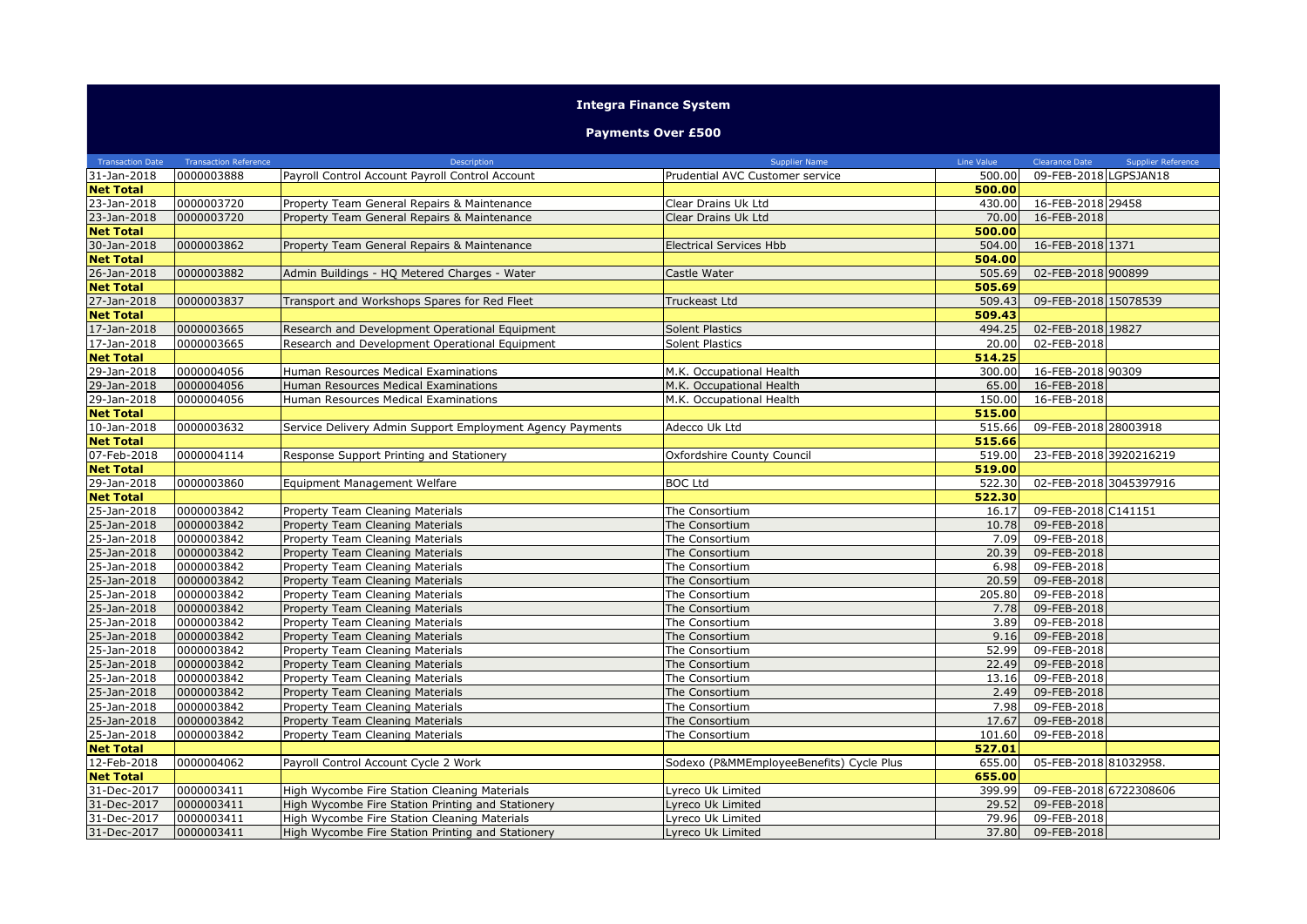| <b>Net Total</b> |            |                                                           |                                     | 547.27 |                            |
|------------------|------------|-----------------------------------------------------------|-------------------------------------|--------|----------------------------|
| 18-Jan-2018      | 0000003691 | Property Team General Repairs & Maintenance               | USS CATERING &BAKERY EQUIPMENT LTD  | 418.28 | 09-FEB-2018 64133          |
| 18-Jan-2018      | 0000003691 | Property Team General Repairs & Maintenance               | USS CATERING & BAKERY EQUIPMENT LTD | 150.00 | 09-FEB-2018                |
| <b>Net Total</b> |            |                                                           |                                     | 568.28 |                            |
| 29-Jan-2018      | 0000003973 | Property Team Legal Expenses                              | Bevan Britten                       | 579.00 | 16-FEB-2018 10009519       |
| <b>Net Total</b> |            |                                                           |                                     | 579.00 |                            |
| 08-Feb-2018      | 0000004041 | Equipment Management Operational Equipment                | Martek Lifecare                     | 310.00 | 23-FEB-2018 109012         |
| 08-Feb-2018      | 0000004041 | Equipment Management General Postage                      | Martek Lifecare                     | 12.00  | 23-FEB-2018                |
| 08-Feb-2018      | 0000004041 | Equipment Management Operational Equipment                | Martek Lifecare                     | 260.00 | 23-FEB-2018                |
| <b>Net Total</b> |            |                                                           |                                     | 582.00 |                            |
| 18-Jan-2018      | 0000003690 | Property Team General Repairs & Maintenance               | A.W.R Pickersgill Limited           | 587.00 | 02-FEB-2018 12840          |
| <b>Net Total</b> |            |                                                           |                                     | 587.00 |                            |
| 29-Sep-2017      | 0000003855 | Senior Management Team Courses And Conference Fees        | Asian Fire Service Association      | 295.00 | 02-FEB-2018 AFNC2017-18-17 |
| 29-Sep-2017      | 0000003855 | Human Resources Courses And Conference Fees               | Asian Fire Service Association      | 150.00 | 02-FEB-2018                |
| 29-Sep-2017      | 0000003855 | Members Allowances Courses And Conference Fees            | Asian Fire Service Association      | 150.00 | 02-FEB-2018                |
| <b>Net Total</b> |            |                                                           |                                     | 595.00 |                            |
| 27-Jan-2018      | 0000003829 | Property Team General Repairs & Maintenance               | Tencer Limited                      | 618.47 | 02-FEB-2018 104931         |
| <b>Net Total</b> |            |                                                           |                                     | 618.47 |                            |
| 16-Jan-2018      | 0000003651 | Equipment Management Welfare                              | <b>BOC Ltd</b>                      | 629.10 | 02-FEB-2018 3045303232     |
| <b>Net Total</b> |            |                                                           |                                     | 629.10 |                            |
| 24-Jan-2018      | 0000003813 | Property Team General Repairs & Maintenance               | Fumex Ltd                           | 240.00 | 16-FEB-2018 438661         |
| 24-Jan-2018      | 0000003813 | Property Team General Repairs & Maintenance               | Fumex Ltd                           | 393.00 | 16-FEB-2018                |
| <b>Net Total</b> |            |                                                           |                                     | 633.00 |                            |
| 02-Feb-2018      | 0000003941 | Equipment Management Operational Equipment                | Speedings Limited                   | 325.00 | 16-FEB-2018 50762          |
| 02-Feb-2018      | 0000003941 | Equipment Management General Postage                      | Speedings Limited                   | 14.00  | 16-FEB-2018                |
| 02-Feb-2018      | 0000003941 | Equipment Management Operational Equipment                | Speedings Limited                   | 300.00 | 16-FEB-2018                |
| <b>Net Total</b> |            |                                                           |                                     | 639.00 |                            |
| 29-Jan-2018      | 0000003961 | Operational Training Water Awareness Training             | <b>Outreach Rescue</b>              | 645.00 | 16-FEB-2018 3892           |
| <b>Net Total</b> |            |                                                           |                                     | 645.00 |                            |
| 24-Jan-2018      | 0000003846 | Service Delivery Admin Support Employment Agency Payments | Adecco Uk Ltd                       | 646.76 | 02-FEB-2018 28016149       |
| <b>Net Total</b> |            |                                                           |                                     | 646.76 |                            |
| 07-Feb-2018      | 0000004075 | Service Delivery Admin Support Employment Agency Payments | Adecco Uk Ltd                       | 646.76 | 23-FEB-2018 28029215       |
| <b>Net Total</b> |            |                                                           |                                     | 646.76 |                            |
| 14-Feb-2018      | 0000004020 | Service Delivery Admin Support Employment Agency Payments | Adecco Uk Ltd                       | 646.76 | 23-FEB-2018 28022865       |
| <b>Net Total</b> |            |                                                           |                                     | 646.76 |                            |
| 30-Jan-2018      | 0000004058 | Transport and Workshops Consultancy Fees                  | <b>Intelligent Data Systems</b>     | 637.00 | 16-FEB-2018 33723          |
| 30-Jan-2018      | 0000004058 | Transport and Workshops Consultancy Fees                  | <b>Intelligent Data Systems</b>     | 30.00  | 16-FEB-2018                |
| <b>Net Total</b> |            |                                                           |                                     | 667.00 |                            |
| 07-Feb-2018      | 0000003987 | Response Support Printing and Stationery                  | Oxfordshire County Council          | 679.00 | 23-FEB-2018 3920216218     |
| <b>Net Total</b> |            |                                                           |                                     | 679.00 |                            |
| 12-Jan-2018      | 0000003857 | Transport and Workshops Contracted Maintenance            | Lex Autolease Ltd                   | 26.40  | 09-FEB-2018 MLIN078714     |
| 12-Jan-2018      | 0000003857 | Transport and Workshops Contracted Maintenance            | Lex Autolease Ltd                   | 13.20  | 09-FEB-2018                |
| 12-Jan-2018      | 0000003857 | Transport and Workshops Car Leasing                       | Lex Autolease Ltd                   | 133.07 | 09-FEB-2018                |
| 12-Jan-2018      | 0000003857 | Transport and Workshops Car Leasing                       | Lex Autolease Ltd                   | 597.41 | 09-FEB-2018                |
| <b>Net Total</b> |            |                                                           |                                     | 770.08 |                            |
| 13-Dec-2017      | 0000003811 | Equipment Management Operational Equipment                | Chubb Fire Ltd                      | 85.46  | 09-FEB-2018 6717377        |
| 13-Dec-2017      | 0000003811 | Equipment Management Operational Equipment                | Chubb Fire Ltd                      | 55.40  | 09-FEB-2018                |
| 13-Dec-2017      | 0000003811 | Equipment Management Operational Equipment                | Chubb Fire Ltd                      | 559.36 | 09-FEB-2018                |
| <b>Net Total</b> |            |                                                           |                                     | 700.22 |                            |
| 19-Dec-2017      | 0000003365 | Driving School Mileage and Lump Sum                       | Oxfordshire County Council          | 450.00 | 02-FEB-2018 3920202925     |
| 19-Dec-2017      | 0000003365 | Driving School Operational Equipment                      | Oxfordshire County Council          | 255.58 | 02-FEB-2018                |
| <b>Net Total</b> |            |                                                           |                                     | 705.58 |                            |
| 10-Jan-2018      | 0000003633 | Human Resources Employment Agency Payments                | Adecco Uk Ltd                       | 748.16 | 23-FEB-2018 28003917       |
| <b>Net Total</b> |            |                                                           |                                     | 748.16 |                            |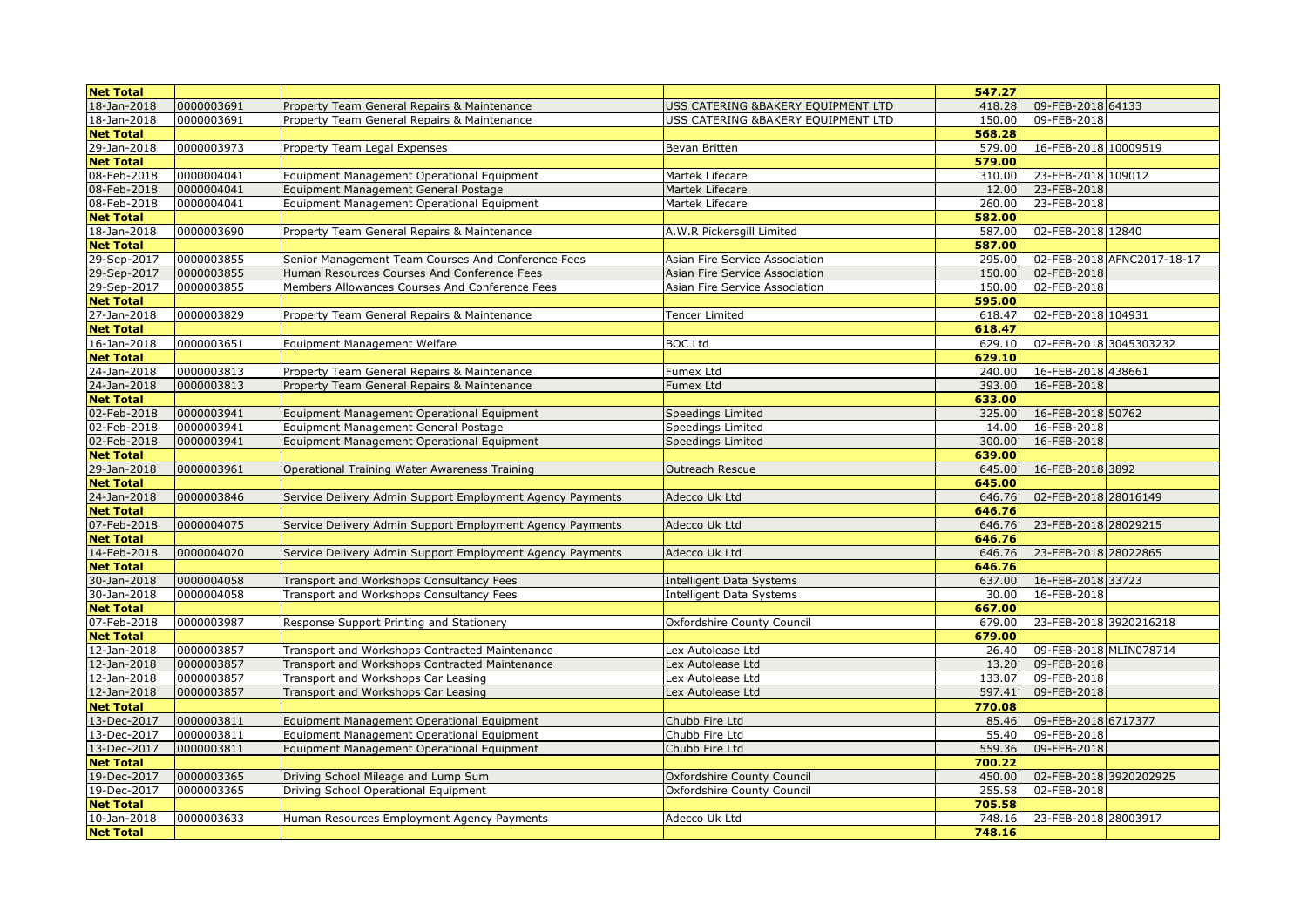| 13-Nov-2017      | 0000003715 | Operational Training Courses And Conference Fees           | CFOA Services Ltd              | 380.00 | 09-FEB-2018 CSL16901 |  |
|------------------|------------|------------------------------------------------------------|--------------------------------|--------|----------------------|--|
| 13-Nov-2017      | 0000003715 | Operational Training Courses And Conference Fees           | <b>CFOA Services Ltd</b>       | 380.00 | 09-FEB-2018          |  |
| <b>Net Total</b> |            |                                                            |                                | 760.00 |                      |  |
| 30-Jan-2018      | 0000003873 | Capital Purchase                                           | <b>Electrical Services Hbb</b> | 760.00 | 16-FEB-2018 1361     |  |
| <b>Net Total</b> |            |                                                            |                                | 760.00 |                      |  |
| 15-Jan-2018      | 0000003809 | Equipment Management Operational Equipment                 | Chubb Fire Ltd                 | 640.95 | 16-FEB-2018 6770022  |  |
| 15-Jan-2018      | 0000003809 | Equipment Management Operational Equipment                 | Chubb Fire Ltd                 | 131.10 | 16-FEB-2018          |  |
| <b>Net Total</b> |            |                                                            |                                | 772.05 |                      |  |
| 30-Jan-2018      | 0000003853 | Amersham Fire Station Plan Preventative Maintenance        | P French                       | 11.50  | 09-FEB-2018 02316    |  |
| 30-Jan-2018      | 0000003853 | Marlow Fire Station Plan Preventative Maintenance          | P French                       | 26.00  | 09-FEB-2018          |  |
| 30-Jan-2018      | 0000003853 | Chesham Fire Station Plan Preventative Maintenance         | P French                       | 12.50  | 09-FEB-2018          |  |
| 30-Jan-2018      | 0000003853 | Chesham Fire Station Plan Preventative Maintenance         | P French                       | 12.50  | 09-FEB-2018          |  |
| 30-Jan-2018      | 0000003853 | Amersham Fire Station Plan Preventative Maintenance        | P French                       | 11.50  | 09-FEB-2018          |  |
| 30-Jan-2018      | 0000003853 | Marlow Fire Station Plan Preventative Maintenance          | P French                       | 26.00  | 09-FEB-2018          |  |
| 30-Jan-2018      | 0000003853 | Stokenchurch Fire Station Plan Preventative Maintenance    | P French                       | 10.00  | 09-FEB-2018          |  |
| 30-Jan-2018      | 0000003853 | Stokenchurch Fire Station Plan Preventative Maintenance    | P French                       | 10.00  | 09-FEB-2018          |  |
| 30-Jan-2018      | 0000003853 | High Wycombe Fire Station Plan Preventative Maintenance    | P French                       | 40.00  | 09-FEB-2018          |  |
| 30-Jan-2018      | 0000003853 | High Wycombe Fire Station Plan Preventative Maintenance    | P French                       | 40.00  | 09-FEB-2018          |  |
| 30-Jan-2018      | 0000003853 | Brill Fire Station Plan Preventative Maintenance           | P French                       | 7.50   | 09-FEB-2018          |  |
| 30-Jan-2018      | 0000003853 | Brill Fire Station Plan Preventative Maintenance           | P French                       | 7.50   | 09-FEB-2018          |  |
| 30-Jan-2018      | 0000003853 | Winslow Fire Station Plan Preventative Maintenance         | P French                       | 10.00  | 09-FEB-2018          |  |
| 30-Jan-2018      | 0000003853 | Winslow Fire Station Plan Preventative Maintenance         | P French                       | 10.00  | 09-FEB-2018          |  |
| 30-Jan-2018      | 0000003853 |                                                            | P French                       | 42.50  | 09-FEB-2018          |  |
|                  |            | MK West Fire Station Plan Preventative Maintenance         |                                | 42.50  |                      |  |
| 30-Jan-2018      | 0000003853 | MK West Fire Station Plan Preventative Maintenance         | P French                       |        | 09-FEB-2018          |  |
| 30-Jan-2018      | 0000003853 | MK West Fire Station Plan Preventative Maintenance         | P French                       | 40.00  | 09-FEB-2018          |  |
| 30-Jan-2018      | 0000003853 | MK West Fire Station Plan Preventative Maintenance         | P French                       | 40.00  | 09-FEB-2018          |  |
| 30-Jan-2018      | 0000003853 | Admin Buildings - Unit 7 Plan Preventative Maintenance     | P French                       | 12.50  | 09-FEB-2018          |  |
| 30-Jan-2018      | 0000003853 | Admin Buildings - Unit 7 Plan Preventative Maintenance     | P French                       | 12.50  | 09-FEB-2018          |  |
| 30-Jan-2018      | 0000003853 | Olney Fire Station Plan Preventative Maintenance           | P French                       | 10.00  | 09-FEB-2018          |  |
| 30-Jan-2018      | 0000003853 | Olney Fire Station Plan Preventative Maintenance           | P French                       | 10.00  | 09-FEB-2018          |  |
| 30-Jan-2018      | 0000003853 | Buckingham Fire Station Plan Preventative Maintenance      | P French                       | 12.50  | 09-FEB-2018          |  |
| 30-Jan-2018      | 0000003853 | Buckingham Fire Station Plan Preventative Maintenance      | P French                       | 12.50  | 09-FEB-2018          |  |
| 30-Jan-2018      | 0000003853 | Waddesdon Fire Station Plan Preventative Maintenance       | P French                       | 7.50   | 09-FEB-2018          |  |
| 30-Jan-2018      | 0000003853 | Waddesdon Fire Station Plan Preventative Maintenance       | P French                       | 7.50   | 09-FEB-2018          |  |
| 30-Jan-2018      | 0000003853 | Haddenham Fire Station Plan Preventative Maintenance       | P French                       | 26.00  | 09-FEB-2018          |  |
| 30-Jan-2018      | 0000003853 | Haddenham Fire Station Plan Preventative Maintenance       | P French                       | 26.00  | 09-FEB-2018          |  |
| 30-Jan-2018      | 0000003853 | Princes Risborough Station Plan Preventative Maintenance   | P French                       | 10.00  | 09-FEB-2018          |  |
| 30-Jan-2018      | 0000003853 | Princes Risborough Station Plan Preventative Maintenance   | P French                       | 10.00  | 09-FEB-2018          |  |
| 30-Jan-2018      | 0000003853 | Beaconsfield Fire Station Plan Preventative Maintenance    | P French                       | 17.50  | 09-FEB-2018          |  |
| 30-Jan-2018      | 0000003853 | Beaconsfield Fire Station Plan Preventative Maintenance    | P French                       | 17.50  | 09-FEB-2018          |  |
| 30-Jan-2018      | 0000003853 | Gerrards Cross Fire Station Plan Preventative Maintenance  | P French                       | 11.50  | 09-FEB-2018          |  |
| 30-Jan-2018      | 0000003853 | Gerrards Cross Fire Station Plan Preventative Maintenance  | P French                       | 11.50  | 09-FEB-2018          |  |
| 30-Jan-2018      | 0000003853 | Great Missenden Fire Station Plan Preventative Maintenance | P French                       | 11.50  | 09-FEB-2018          |  |
| 30-Jan-2018      | 0000003853 | Great Missenden Fire Station Plan Preventative Maintenance | P French                       | 11.50  | 09-FEB-2018          |  |
| 30-Jan-2018      | 0000003853 | Admin Buildings - HQ Plan Preventative Maintenance         | P French                       | 80.00  | 09-FEB-2018          |  |
| 30-Jan-2018      | 0000003853 | Broughton Fire Station Plan Preventative Maintenance       | P French                       | 26.00  | 09-FEB-2018          |  |
| 30-Jan-2018      | 0000003853 | Broughton Fire Station Plan Preventative Maintenance       | P French                       | 26.00  | 09-FEB-2018          |  |
| 30-Jan-2018      | 0000003853 | Newport Pagnell Fire Station Plan Preventative Maintenance | P French                       | 15.00  | 09-FEB-2018          |  |
| 30-Jan-2018      | 0000003853 | Newport Pagnell Fire Station Plan Preventative Maintenance | P French                       | 15.00  | 09-FEB-2018          |  |
| <b>Net Total</b> |            |                                                            |                                | 800.00 |                      |  |
| 17-Jan-2018      | 0000003701 | Transport and Workshops Spares for Red Fleet               | J R Industries Limited         | 212.74 | 09-FEB-2018 223467   |  |
| 17-Jan-2018      | 0000003701 | Transport and Workshops Spares for Red Fleet               | J R Industries Limited         | 233.04 | 09-FEB-2018          |  |
| 17-Jan-2018      | 0000003701 | Transport and Workshops Spares for Red Fleet               | J R Industries Limited         | 116.52 | 09-FEB-2018          |  |
| 17-Jan-2018      | 0000003701 | Transport and Workshops Spares for Red Fleet               | J R Industries Limited         | 106.37 | 09-FEB-2018          |  |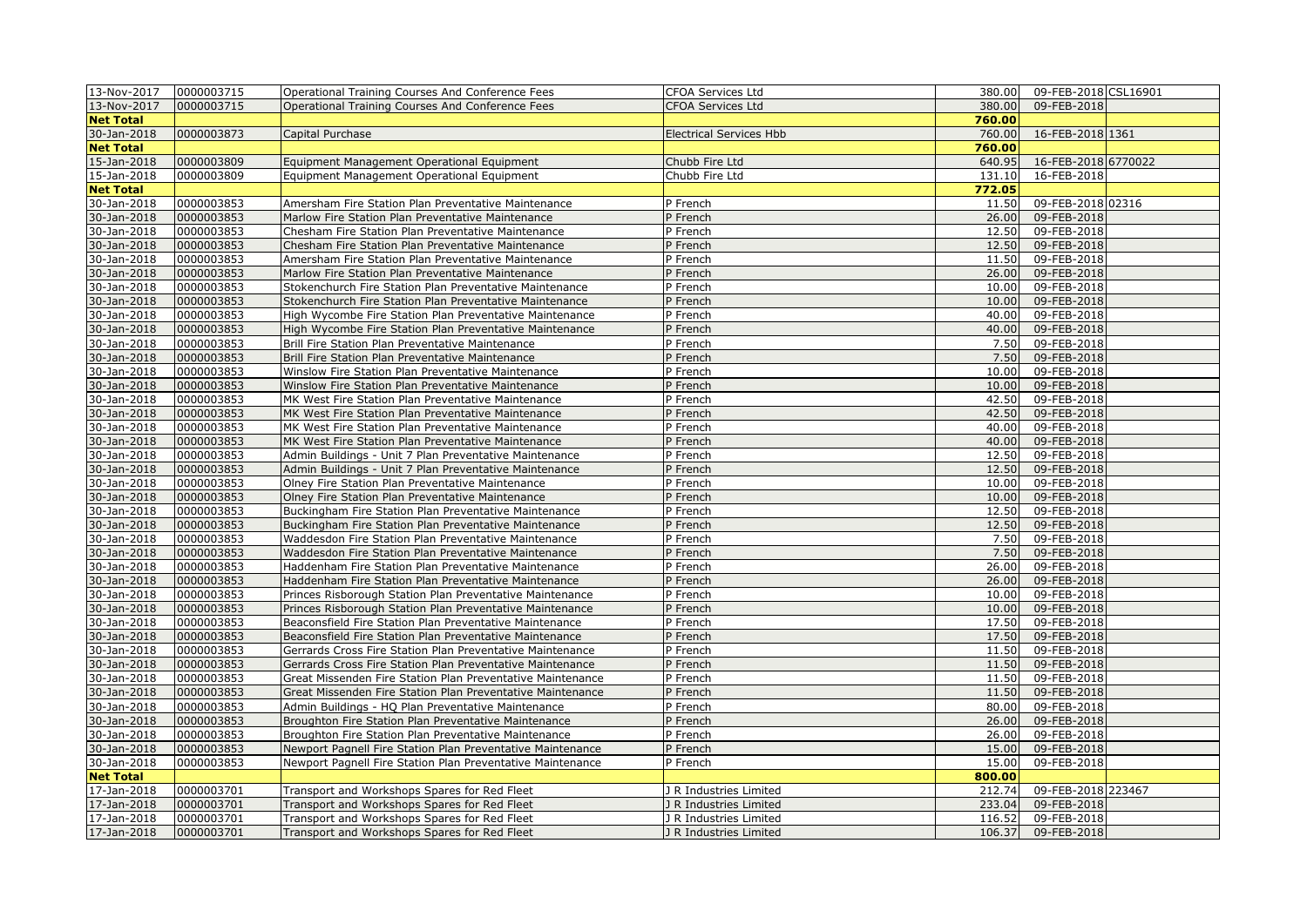| 17-Jan-2018      | 0000003701 | Transport and Workshops Spares for Red Fleet                            | J R Industries Limited                   | 155.36   | 09-FEB-2018            |  |
|------------------|------------|-------------------------------------------------------------------------|------------------------------------------|----------|------------------------|--|
| <b>Net Total</b> |            |                                                                         |                                          | 824.03   |                        |  |
| 06-Feb-2018      | 0000003986 | Payroll Control Account Cycle 2 Work                                    | Sodexo (P&MMEmployeeBenefits) Cycle Plus | 1,000.00 | 05-FEB-2018 81032934.  |  |
| <b>Net Total</b> |            |                                                                         |                                          | 1,000.00 |                        |  |
| 12-Feb-2018      | 0000004061 | Payroll Control Account Cycle 2 Work                                    | Sodexo (P&MMEmployeeBenefits) Cycle Plus | 1,000.00 | 05-FEB-2018 81032948.  |  |
| <b>Net Total</b> |            |                                                                         |                                          | 1,000.00 |                        |  |
| 16-Feb-2018      | 0000004117 | Payroll Control Account Cycle 2 Work                                    | Sodexo (P&MMEmployeeBenefits) Cycle Plus | 1,000.00 | 23-FEB-2018 81033083   |  |
| <b>Net Total</b> |            |                                                                         |                                          | 1,000.00 |                        |  |
| 19-Oct-2017      | 0000003979 | Property Team Legal Expenses                                            | Bevan Britten                            | 850.00   | 09-FEB-2018 10000094   |  |
| <b>Net Total</b> |            |                                                                         |                                          | 850.00   |                        |  |
| 24-Jan-2018      | 0000003847 | Human Resources Employment Agency Payments                              | Adecco Uk Ltd                            | 865.06   | 02-FEB-2018 28016150   |  |
| <b>Net Total</b> |            |                                                                         |                                          | 865.06   |                        |  |
| 31-Jan-2018      | 0000004019 | Human Resources Employment Agency Payments                              | Adecco Uk Ltd                            | 865.06   | 16-FEB-2018 28022866   |  |
| <b>Net Total</b> |            |                                                                         |                                          | 865.06   |                        |  |
| 07-Feb-2018      | 0000004076 | Human Resources Employment Agency Payments                              | Adecco Uk Ltd                            | 865.06   | 23-FEB-2018 28029214   |  |
| <b>Net Total</b> |            |                                                                         |                                          | 865.06   |                        |  |
| 14-Feb-2018      | 0000004148 | Human Resources Employment Agency Payments                              | Adecco Uk Ltd                            | 865.06   | 23-FEB-2018 28035246   |  |
| <b>Net Total</b> |            |                                                                         |                                          | 865.06   |                        |  |
| 19-Feb-2018      | 0000004217 | Staff Development Staff Training Fees                                   | Vibidsoft                                | 882.07   | 26-FEB-2018 1358       |  |
| <b>Net Total</b> |            |                                                                         |                                          | 882.07   |                        |  |
| 19-Dec-2017      | 0000003988 | Finance Statutory Publication Costs                                     | Cipfa Business Ltd                       | 470.00   | 09-FEB-2018 3131610    |  |
| 19-Dec-2017      | 0000003988 | Finance Statutory Publication Costs                                     | Cipfa Business Ltd                       | 470.00   | 09-FEB-2018            |  |
| <b>Net Total</b> |            |                                                                         |                                          | 940.00   |                        |  |
| 19-Dec-2017      | 0000003894 | Driving School Miscellaneous Expenses                                   | Oxfordshire County Council               | 33.00    | 09-FEB-2018 3920202927 |  |
| 19-Dec-2017      | 0000003894 | Driving School Uniforms                                                 | Oxfordshire County Council               | 90.00    | 09-FEB-2018            |  |
| 19-Dec-2017      | 0000003894 | Driving School Operational Equipment                                    | Oxfordshire County Council               | 24.58    | 09-FEB-2018            |  |
| 19-Dec-2017      | 0000003894 |                                                                         |                                          | 100.00   | 09-FEB-2018            |  |
| 19-Dec-2017      | 0000003894 | Driving School Operational Equipment<br>Driving School Consultancy Fees | Oxfordshire County Council               | 120.70   | 09-FEB-2018            |  |
| 19-Dec-2017      | 0000003894 |                                                                         | Oxfordshire County Council               | 59.50    | 09-FEB-2018            |  |
|                  |            | Driving School Consultancy Fees                                         | Oxfordshire County Council               | 540.00   |                        |  |
| 19-Dec-2017      | 0000003894 | Driving School Consultancy Fees                                         | Oxfordshire County Council               |          | 09-FEB-2018            |  |
| <b>Net Total</b> |            |                                                                         |                                          | 967.78   |                        |  |
| 17-Jan-2018      | 0000003663 | Staff Development Staff Training Fees                                   | Vale Financial Training                  | 100.00   | 16-FEB-2018 1912       |  |
| 17-Jan-2018      | 0000003663 | Staff Development Staff Training Fees                                   | Vale Financial Training                  | 985.42   | 16-FEB-2018            |  |
| <b>Net Total</b> |            |                                                                         |                                          | 1,085.42 |                        |  |
| 15-Jan-2018      | 0000003621 | Transport and Workshops Spares for Red Fleet                            | Supply + Limited                         | 987.64   | 02-FEB-2018 0000031836 |  |
| <b>Net Total</b> |            |                                                                         |                                          | 987.64   |                        |  |
| 31-Jan-2018      | 0000003958 | Aylesbury Fire Station Plan Preventative Maintenance                    | H2O Environmental Services Ltd           | 50.00    | 23-FEB-2018 10491      |  |
| 31-Jan-2018      | 0000003958 | Waddesdon Fire Station Plan Preventative Maintenance                    | H2O Environmental Services Ltd           | 50.00    | 23-FEB-2018            |  |
| 31-Jan-2018      | 0000003958 | Beaconsfield Fire Station Plan Preventative Maintenance                 | H2O Environmental Services Ltd           | 50.00    | 23-FEB-2018            |  |
| 31-Jan-2018      | 0000003958 | Gerrards Cross Fire Station Plan Preventative Maintenance               | H2O Environmental Services Ltd           | 50.00    | 23-FEB-2018            |  |
| 31-Jan-2018      | 0000003958 | Great Missenden Fire Station Plan Preventative Maintenance              | H2O Environmental Services Ltd           | 50.00    | 23-FEB-2018            |  |
| 31-Jan-2018      | 0000003958 | Admin Buildings - HQ Plan Preventative Maintenance                      | H2O Environmental Services Ltd           | 50.00    | 23-FEB-2018            |  |
| 31-Jan-2018      | 0000003958 | Admin Buildings - Marlow Plan Preventative Maintenance                  | H2O Environmental Services Ltd           | 50.00    | 23-FEB-2018            |  |
| 31-Jan-2018      | 0000003958 | Princes Risborough Station Plan Preventative Maintenance                | H2O Environmental Services Ltd           | 50.00    | 23-FEB-2018            |  |
| 31-Jan-2018      | 0000003958 | Buckingham Fire Station Plan Preventative Maintenance                   | H2O Environmental Services Ltd           | 50.00    | 23-FEB-2018            |  |
| 31-Jan-2018      | 0000003958 | Olney Fire Station Plan Preventative Maintenance                        | H2O Environmental Services Ltd           | 50.00    | 23-FEB-2018            |  |
| 31-Jan-2018      | 0000003958 | Admin Buildings - Haddenham Plan Preventative Maintenance               | H2O Environmental Services Ltd           | 50.00    | 23-FEB-2018            |  |
| 31-Jan-2018      | 0000003958 | Chesham Fire Station Plan Preventative Maintenance                      | H2O Environmental Services Ltd           | 50.00    | 23-FEB-2018            |  |
| 31-Jan-2018      | 0000003958 | Stokenchurch Fire Station Plan Preventative Maintenance                 | H2O Environmental Services Ltd           | 50.00    | 23-FEB-2018            |  |
| 31-Jan-2018      | 0000003958 | Broughton Fire Station Plan Preventative Maintenance                    | H2O Environmental Services Ltd           | 50.00    | 23-FEB-2018            |  |
| 31-Jan-2018      | 0000003958 | Newport Pagnell Fire Station Plan Preventative Maintenance              | H2O Environmental Services Ltd           | 50.00    | 23-FEB-2018            |  |
| 31-Jan-2018      | 0000003958 | MK West Fire Station Plan Preventative Maintenance                      | H2O Environmental Services Ltd           | 50.00    | 23-FEB-2018            |  |
| 31-Jan-2018      | 0000003958 | MK West Fire Station Plan Preventative Maintenance                      | H2O Environmental Services Ltd           | 50.00    | 23-FEB-2018            |  |
| 31-Jan-2018      | 0000003958 | Winslow Fire Station Plan Preventative Maintenance                      | H2O Environmental Services Ltd           | 50.00    | 23-FEB-2018            |  |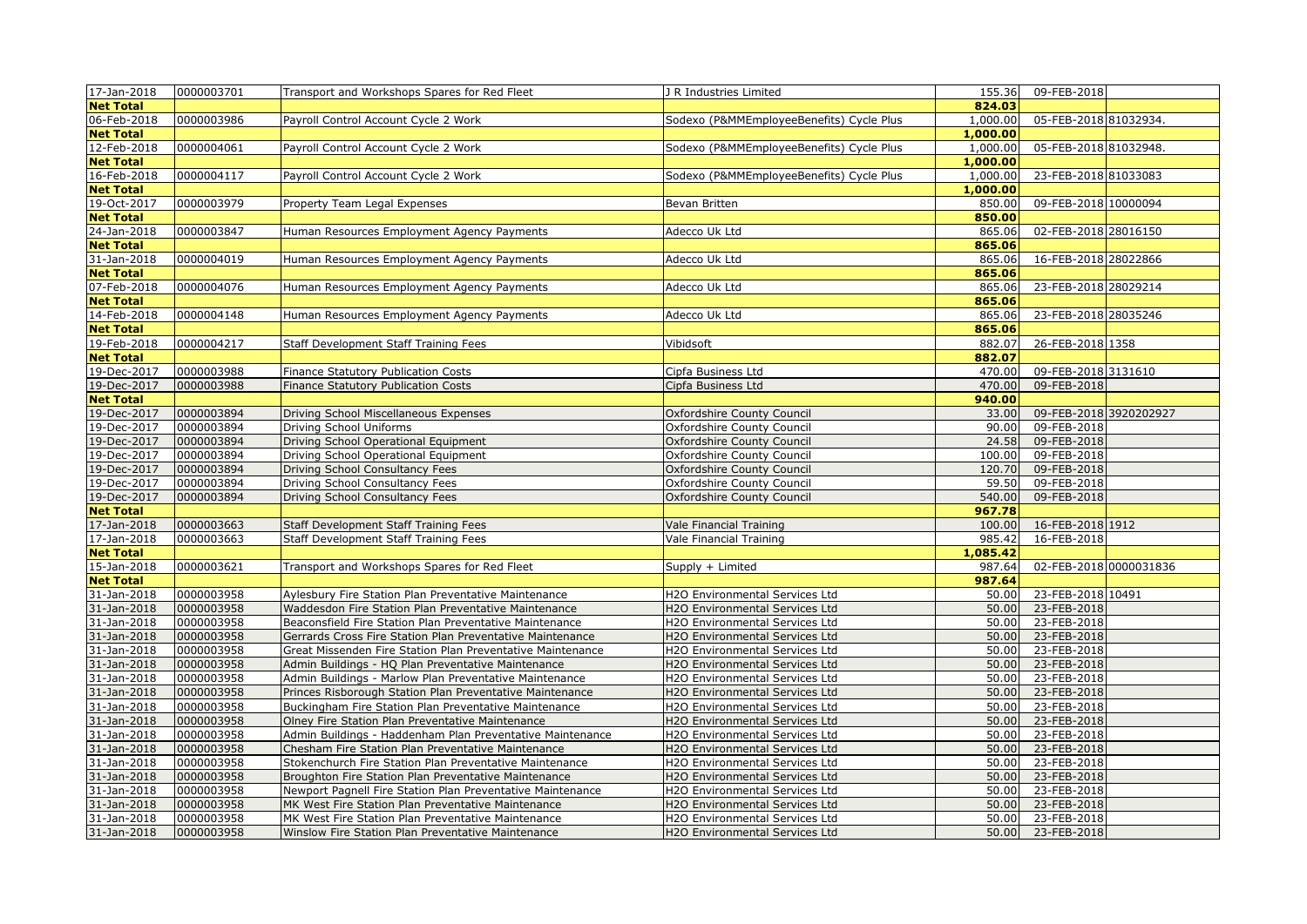| 31-Jan-2018      | 0000003958 | Brill Fire Station Plan Preventative Maintenance                                         | H2O Environmental Services Ltd  | 50.00    | 23-FEB-2018                |                            |
|------------------|------------|------------------------------------------------------------------------------------------|---------------------------------|----------|----------------------------|----------------------------|
| 31-Jan-2018      | 0000003958 | High Wycombe Fire Station Plan Preventative Maintenance                                  | H2O Environmental Services Ltd  | 50.00    | 23-FEB-2018                |                            |
| <b>Net Total</b> |            |                                                                                          |                                 | 1,000.00 |                            |                            |
| 10-Feb-2018      | 0000004071 | Transport and Workshops Spares for Red Fleet                                             | Truckeast Ltd                   | 1,029.00 | 23-FEB-2018 15078769       |                            |
| <b>Net Total</b> |            |                                                                                          |                                 | 1,029.00 |                            |                            |
| 26-Jan-2018      | 0000003823 | Equipment Management Operational Equipment                                               | Packexe Limited                 | 349.90   | 16-FEB-2018 0000171926     |                            |
| 26-Jan-2018      | 0000003823 | Equipment Management Operational Equipment                                               | Packexe Limited                 | 349.90   | 16-FEB-2018                |                            |
| 26-Jan-2018      | 0000003823 | Equipment Management Operational Equipment                                               | Packexe Limited                 | 349.90   | 16-FEB-2018                |                            |
| <b>Net Total</b> |            |                                                                                          |                                 | 1,049.70 |                            |                            |
| 05-Feb-2018      | 0000003943 | Property Team General Repairs & Maintenance                                              | <b>Tencer Limited</b>           | 1,076.20 | 16-FEB-2018 105135         |                            |
| <b>Net Total</b> |            |                                                                                          |                                 | 1,076.20 |                            |                            |
| 20-Dec-2017      | 0000003972 | Transport and Workshops Operational Leased Vehicles                                      | Lombard Customer Service        | 1,090.04 |                            | 16-FEB-2018 001/17/1164593 |
| <b>Net Total</b> |            |                                                                                          |                                 | 1,090.04 |                            |                            |
| 02-Feb-2018      | 0000003933 | Short-term Creditors SAP GRIR Take On Balances                                           | Samuel Brothers (St Paul'S) Ltd | 1,100.89 | 16-FEB-2018 9299           |                            |
| <b>Net Total</b> |            |                                                                                          |                                 | 1,100.89 |                            |                            |
| 01-Feb-2018      | 0000003951 | Equipment Management Protective Clothing                                                 | Southcombe Bros Ltd             | 820.00   | 23-FEB-2018 144649         |                            |
| 01-Feb-2018      | 0000003951 | Equipment Management General Postage                                                     | Southcombe Bros Ltd             | 12.85    | 23-FEB-2018                |                            |
| 01-Feb-2018      | 0000003951 | Equipment Management Protective Clothing                                                 | Southcombe Bros Ltd             | 275.50   | 23-FEB-2018                |                            |
| <b>Net Total</b> |            |                                                                                          |                                 | 1,108.35 |                            |                            |
| 08-Feb-2018      | 0000003993 | Transport and Workshops Spares for Red Fleet                                             | Truckeast Ltd                   | 1,119.54 | 23-FEB-2018 15078734       |                            |
| <b>Net Total</b> |            |                                                                                          |                                 | 1,119.54 |                            |                            |
| 22-Jan-2018      | 0000003708 | Transport and Workshops Spares for Lease Cars                                            | John Jordan Ltd                 | 186.52   | 09-FEB-2018 0000799721     |                            |
| 22-Jan-2018      | 0000003708 | Transport and Workshops Spares for Lease Cars                                            | John Jordan Ltd                 | 279.78   | 09-FEB-2018                |                            |
| 22-Jan-2018      | 0000003708 | Transport and Workshops Spares for Lease Cars                                            | John Jordan Ltd                 | 606.20   | 09-FEB-2018                |                            |
| 22-Jan-2018      | 0000003708 | Transport and Workshops Spares for Lease Cars                                            | John Jordan Ltd                 | 173.20   | 09-FEB-2018                |                            |
| <b>Net Total</b> |            |                                                                                          |                                 | 1,245.70 |                            |                            |
| 09-Jan-2018      | 0000003953 | Property Team General Repairs & Maintenance                                              | <b>Electrical Services Hbb</b>  | 1,264.00 | 09-FEB-2018 1338           |                            |
| <b>Net Total</b> |            |                                                                                          |                                 | 1,264.00 |                            |                            |
| 09-Jan-2018      | 0000003600 | Property Team General Repairs & Maintenance                                              | G&E Automatic Equipment Limited | 680.00   | 02-FEB-2018 33699          |                            |
| 09-Jan-2018      | 0000003600 | Property Team General Repairs & Maintenance                                              | G&E Automatic Equipment Limited | 670.00   | 02-FEB-2018                |                            |
| <b>Net Total</b> |            |                                                                                          |                                 | 1,350.00 |                            |                            |
| 29-Jan-2018      | 0000003824 | Health and Safety Subs Professional/Nat Bodies                                           | Warwick Int Computing Systems   | 1,478.85 | 23-FEB-2018 12533          |                            |
| <b>Net Total</b> |            |                                                                                          |                                 | 1,478.85 |                            |                            |
| 11-Jan-2018      | 0000003612 | Transport and Workshops Spares for Red Fleet                                             | Truckeast Ltd                   | 1,501.08 | 09-FEB-2018 15078312       |                            |
| <b>Net Total</b> |            |                                                                                          |                                 | 1,501.08 |                            |                            |
| 12-Dec-2017      | 0000003909 | Equipment Management Operational Equipment                                               | <b>Buck And Hickman</b>         | 24.00    |                            | 09-FEB-2018 7139/04834398  |
| 12-Dec-2017      | 0000003909 | Equipment Management Operational Equipment                                               | Buck And Hickman                | 60.00    | 09-FEB-2018                |                            |
| 12-Dec-2017      | 0000003909 | Equipment Management Operational Equipment                                               | <b>Buck And Hickman</b>         | 24.00    | 09-FEB-2018                |                            |
| 12-Dec-2017      | 0000003909 | Equipment Management Operational Equipment                                               | <b>Buck And Hickman</b>         | 39.69    | 09-FEB-2018                |                            |
| 12-Dec-2017      | 0000003909 |                                                                                          | <b>Buck And Hickman</b>         | 1,285.00 | 09-FEB-2018                |                            |
| 12-Dec-2017      | 0000003909 | Equipment Management Operational Equipment<br>Equipment Management Operational Equipment | Buck And Hickman                | 24.00    | 09-FEB-2018                |                            |
| 12-Dec-2017      | 0000003909 | Equipment Management Operational Equipment                                               | Buck And Hickman                | 24.00    | 09-FEB-2018                |                            |
| 12-Dec-2017      | 0000003909 | Equipment Management Operational Equipment                                               | <b>Buck And Hickman</b>         | 52.92    | 09-FEB-2018                |                            |
| <b>Net Total</b> |            |                                                                                          |                                 | 1,533.61 |                            |                            |
| 31-Jan-2018      | 0000003899 | Property Team General Repairs & Maintenance                                              | Tencer Limited                  | 1,540.91 | 09-FEB-2018 105051         |                            |
| <b>Net Total</b> |            |                                                                                          |                                 | 1,540.91 |                            |                            |
| 29-Dec-2017      |            | Buckingham Fire Station Cleaning Contract Services                                       |                                 | 220.69   | 23-FEB-2018 14278          |                            |
|                  | 0000004111 |                                                                                          | Ever Brite Cleaning Services    | 220.69   |                            |                            |
| 29-Dec-2017      | 0000004111 | MK West Fire Station Cleaning Contract Services                                          | Ever Brite Cleaning Services    |          | 23-FEB-2018<br>23-FEB-2018 |                            |
| 29-Dec-2017      | 0000004111 | Winslow Fire Station Cleaning Contract Services                                          | Ever Brite Cleaning Services    | 220.69   |                            |                            |
| 29-Dec-2017      | 0000004111 | Broughton Fire Station Cleaning Contract Services                                        | Ever Brite Cleaning Services    | 220.68   | 23-FEB-2018                |                            |
| 29-Dec-2017      | 0000004111 | Waddesdon Fire Station Cleaning Contract Services                                        | Ever Brite Cleaning Services    | 220.69   | 23-FEB-2018                |                            |
| 29-Dec-2017      | 0000004111 | Newport Pagnell Fire Station Cleaning Contract Services                                  | Ever Brite Cleaning Services    | 220.69   | 23-FEB-2018                |                            |
| 29-Dec-2017      | 0000004111 | MK West Fire Station Cleaning Contract Services                                          | Ever Brite Cleaning Services    | 220.68   | 23-FEB-2018                |                            |
| <b>Net Total</b> |            |                                                                                          |                                 | 1,544.81 |                            |                            |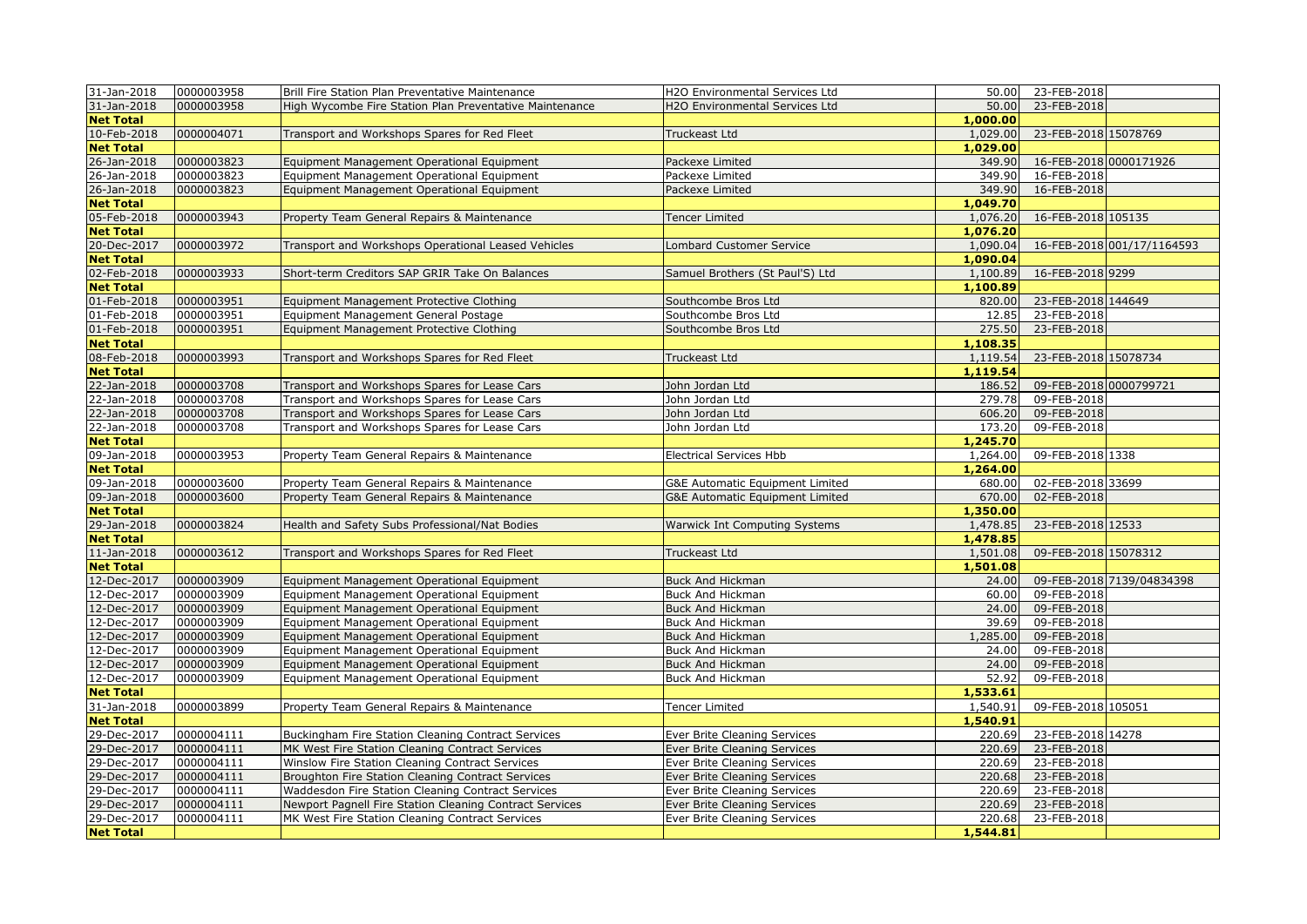| 08-Feb-2018                | 0000004046               | Transport and Workshops Diesel Oil - Gas Oil                     | WFL (UK) Ltd Hall Fuels                          | 1,582.56         | 16-FEB-2018 109924437      |  |
|----------------------------|--------------------------|------------------------------------------------------------------|--------------------------------------------------|------------------|----------------------------|--|
| <b>Net Total</b>           |                          |                                                                  |                                                  | 1,582.56         |                            |  |
| 07-Feb-2018                | 0000003980               | <b>BASI Project Computer Software</b>                            | Active Informatics Ltd                           | 1,650.00         | 23-FEB-2018 1926           |  |
| <b>Net Total</b>           |                          |                                                                  |                                                  | 1,650.00         |                            |  |
| 08-Feb-2018                | 0000004049               | Fransport and Workshops Diesel Oil - Gas Oil                     | WFL (UK) Ltd Hall Fuels                          | 1,681.47         | 23-FEB-2018 109924434      |  |
| <b>Net Total</b>           |                          |                                                                  |                                                  | 1,681.47         |                            |  |
| 10-Feb-2018                | 0000004137               | Transport and Workshops Contracted Maintenance                   | Lex Autolease Ltd                                | 323.80           | 23-FEB-2018 RAIN265504     |  |
| 10-Feb-2018                | 0000004137               | Transport and Workshops Car Leasing                              | Lex Autolease Ltd                                | 1,568.82         | 23-FEB-2018                |  |
| <b>Net Total</b>           |                          |                                                                  |                                                  | 1,892.62         |                            |  |
| 01-Feb-2018                | 0000003895               | Operational Apprentices Protective Clothing                      | <b>Bristol Uniform Limited</b>                   | 581.38           | 16-FEB-2018 3149595        |  |
| 01-Feb-2018                | 0000003895               | Operational Apprentices Protective Clothing                      | <b>Bristol Uniform Limited</b>                   | 1,162.76         | 16-FEB-2018                |  |
| <b>Net Total</b>           |                          |                                                                  |                                                  | 1,744.14         |                            |  |
| 30-Jan-2018                | 0000003861               | Finance Employment Agency Payments                               | Hays Specialist Recruitment Ltd                  | 1,780.00         | 02-FEB-2018 1008283848     |  |
| <b>Net Total</b>           |                          |                                                                  |                                                  | 1,780.00         |                            |  |
| 06-Feb-2018                | 0000003974               | Finance Employment Agency Payments                               | Hays Specialist Recruitment Ltd                  | 1,780.00         | 16-FEB-2018 1008304708     |  |
| <b>Net Total</b>           |                          |                                                                  |                                                  | 1,780.00         |                            |  |
| 12-Feb-2018                | 0000004072               | Finance Employment Agency Payments                               | Hays Specialist Recruitment Ltd                  | 1,780.00         | 16-FEB-2018 1008322438     |  |
| <b>Net Total</b>           |                          |                                                                  |                                                  | 1,780.00         |                            |  |
| 19-Feb-2018                | 0000004147               | Finance Employment Agency Payments                               | Hays Specialist Recruitment Ltd                  | 1,780.00         | 23-FEB-2018 1008342563     |  |
| <b>Net Total</b>           |                          |                                                                  |                                                  | 1,780.00         |                            |  |
| 15-Jan-2018                | 0000003672               | Property Team Consultancy Fees                                   | Newport Pagnell Construction Ltd                 | 1,780.00         | 02-FEB-2018 W8749          |  |
| <b>Net Total</b>           |                          |                                                                  |                                                  | 1,780.00         |                            |  |
| 08-Feb-2018                | 0000004051               | Transport and Workshops Diesel Oil - Gas Oil                     | WFL (UK) Ltd Hall Fuels                          | 1,780.38         | 16-FEB-2018 109923942      |  |
| <b>Net Total</b>           |                          |                                                                  |                                                  | 1,780.38         |                            |  |
| 09-Feb-2018                | 0000004064               | Transport and Workshops Diesel Oil - Gas Oil                     | WFL (UK) Ltd Hall Fuels                          | 1,781.37         | 16-FEB-2018 109929539      |  |
| <b>Net Total</b>           |                          |                                                                  |                                                  | 1,781.37         |                            |  |
| 03-Jan-2018                | 0000003639               | Transport and Workshops Car Leasing                              | Lex Autolease Ltd                                | 1,989.50         | 09-FEB-2018 RAIN262772     |  |
| <b>Net Total</b>           |                          |                                                                  |                                                  | 1,989.50         |                            |  |
| 08-Jan-2018                | 0000003647               | Staff Development Staff Training Fees                            | Driver & Vehicle Standards Agency                | 1,898.00         | 09-FEB-2018 9300365725     |  |
| <b>Net Total</b>           |                          |                                                                  |                                                  | 1,898.00         |                            |  |
| 16-Jan-2018                | 0000003892               | Equipment Management Welfare                                     | MFC International Ltd                            | 1,950.00         | 09-FEB-2018 102227         |  |
| 16-Jan-2018                | 0000003892               | Equipment Management Welfare                                     | MFC International Ltd                            | 30.00            | 09-FEB-2018                |  |
| <b>Net Total</b>           |                          |                                                                  |                                                  | 1,980.00         |                            |  |
| 22-Jan-2018                | 0000003739               | Corporate Management Subs Professional/Nat Bodies                | Improvement & Development Agency                 | 2,041.20         | 16-FEB-2018 40218792       |  |
| <b>Net Total</b>           |                          |                                                                  |                                                  | 2,041.20         |                            |  |
| 30-Jan-2018                | 0000003872               | Capital Purchase                                                 | <b>Electrical Services Hbb</b>                   | 2,110.00         | 16-FEB-2018 1362           |  |
| <b>Net Total</b>           |                          |                                                                  |                                                  | 2,110.00         |                            |  |
| 30-Nov-2017                | 0000004079               | Admin Buildings - HQ Furniture                                   | Networld Furniture Ltd                           | 50.48            | 16-FEB-2018 18778          |  |
| 30-Nov-2017                | 0000004079               | Admin Buildings - HQ Furniture                                   | Networld Furniture Ltd                           | 83.28            | 16-FEB-2018                |  |
| 30-Nov-2017                | 0000004079               | Admin Buildings - HQ Furniture                                   | Networld Furniture Ltd                           | 111.04           | 16-FEB-2018                |  |
| 30-Nov-2017<br>30-Nov-2017 | 0000004079<br>0000004079 | Admin Buildings - HQ Furniture<br>Admin Buildings - HQ Furniture | Networld Furniture Ltd<br>Networld Furniture Ltd | 916.09<br>971.61 | 16-FEB-2018<br>16-FEB-2018 |  |
| <b>Net Total</b>           |                          |                                                                  |                                                  | 2,132.50         |                            |  |
| 18-Jan-2018                | 0000003815               | Operational Training Water Awareness Training                    | <b>Babcock Critical services-MA</b>              | 2,250.00         | 09-FEB-2018 PTSI017863     |  |
| <b>Net Total</b>           |                          |                                                                  |                                                  | 2,250.00         |                            |  |
| 08-Feb-2018                | 0000004047               | Transport and Workshops Diesel Oil - Gas Oil                     | WFL (UK) Ltd Hall Fuels                          | 2,272.95         | 16-FEB-2018 109924436      |  |
| <b>Net Total</b>           |                          |                                                                  |                                                  | 2,272.95         |                            |  |
| 08-Feb-2018                | 0000004050               | Transport and Workshops Diesel Oil - Gas Oil                     | WFL (UK) Ltd Hall Fuels                          | 2,299.66         | 16-FEB-2018 109924433      |  |
| <b>Net Total</b>           |                          |                                                                  |                                                  | 2,299.66         |                            |  |
| 29-Jan-2018                | 0000003922               | Research and Development Breathing Apparatus                     | Linear Guidance Illumination Ltd                 | 2,453.00         | 16-FEB-2018 2881           |  |
| <b>Net Total</b>           |                          |                                                                  |                                                  | 2,453.00         |                            |  |
| 25-Jan-2018                | 0000003758               | Gerrards Cross Fire Station Plan Preventative Maintenance        | <b>Antac Support Service</b>                     | 235.05           | 09-FEB-2018 51267          |  |
| 25-Jan-2018                | 0000003758               | Beaconsfield Fire Station Plan Preventative Maintenance          | Antac Support Service                            | 496.03           | 09-FEB-2018                |  |
| 25-Jan-2018                | 0000003758               | Amersham Fire Station Plan Preventative Maintenance              | Antac Support Service                            | 229.79           | 09-FEB-2018                |  |
|                            |                          |                                                                  |                                                  |                  |                            |  |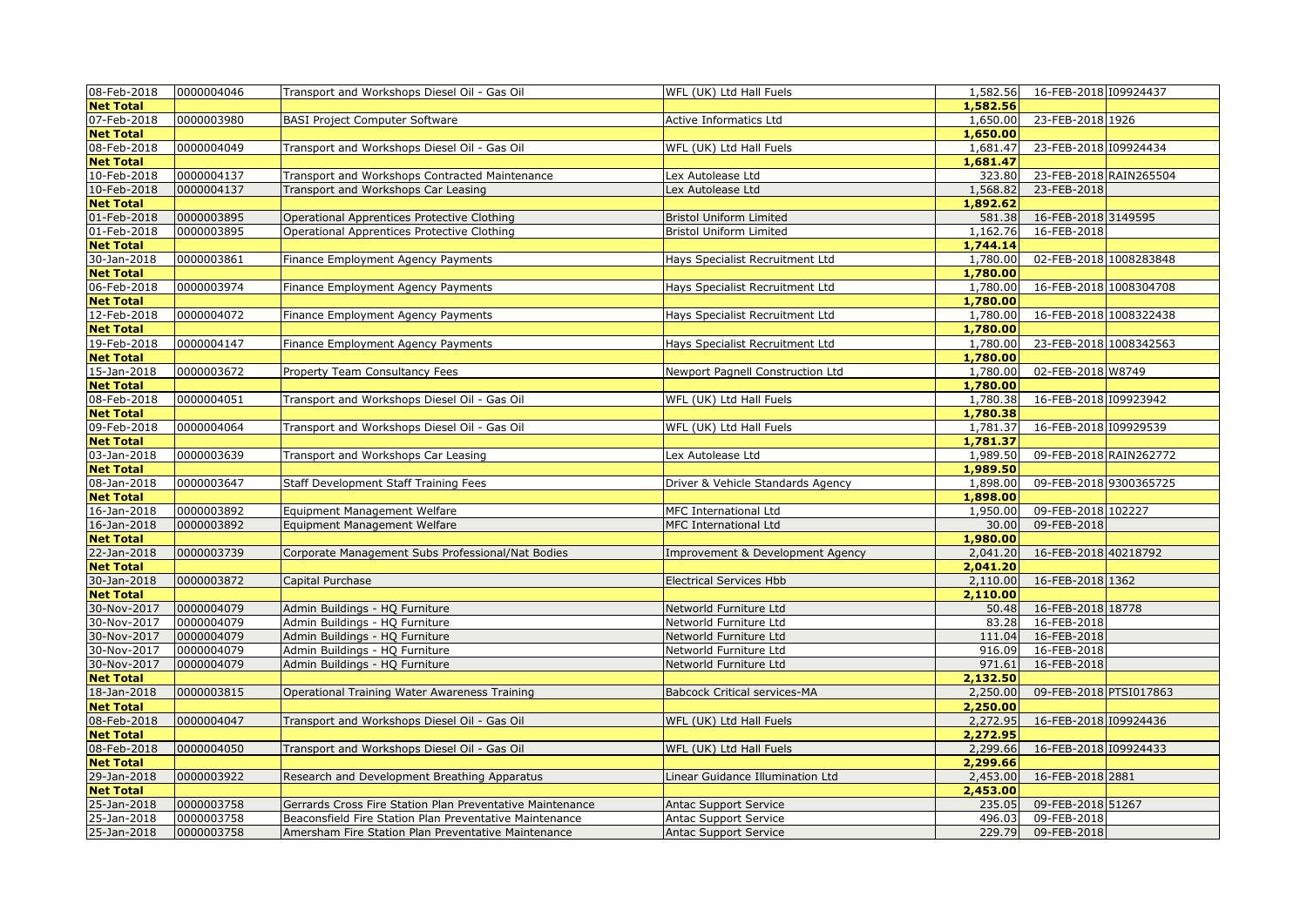| 25-Jan-2018      | 0000003758 | Marlow Fire Station Plan Preventative Maintenance       | Antac Support Service          | 574.69   | 09-FEB-2018            |                          |
|------------------|------------|---------------------------------------------------------|--------------------------------|----------|------------------------|--------------------------|
| 25-Jan-2018      | 0000003758 | High Wycombe Fire Station Plan Preventative Maintenance | <b>Antac Support Service</b>   | 866.50   | 09-FEB-2018            |                          |
| 25-Jan-2018      | 0000003758 | Property Team Plan Preventative Maintenance             | Antac Support Service          | 115.69   | 09-FEB-2018            |                          |
| <b>Net Total</b> |            |                                                         |                                | 2,517.75 |                        |                          |
| 23-Jan-2018      | 0000003955 | Equipment Management Operational Equipment              | Chubb Fire Ltd                 | 2,557.80 | 16-FEB-2018 6783950    |                          |
| <b>Net Total</b> |            |                                                         |                                | 2,557.80 |                        |                          |
| 16-Jan-2018      | 0000003751 | Transport and Workshops Contracted Maintenance          | Lex Autolease Ltd              | 553.08   | 02-FEB-2018 MRI6442108 |                          |
| 16-Jan-2018      | 0000003751 | Transport and Workshops Car Leasing                     | Lex Autolease Ltd              | 2,484.77 | 02-FEB-2018            |                          |
| <b>Net Total</b> |            |                                                         |                                | 3,037.85 |                        |                          |
| 01-Feb-2018      | 0000004059 | <b>ICT Main Communications</b>                          | Daisy Telecoms Ltd             | 2,764.38 | 16-FEB-2018 7676512    |                          |
| <b>Net Total</b> |            |                                                         |                                | 2,764.38 |                        |                          |
| 25-Jan-2018      | 0000003750 | Transport and Workshops Car Leasing                     | Lex Autolease Ltd              | 2,390.26 | 02-FEB-2018 MRI6442423 |                          |
| 25-Jan-2018      | 0000003750 | Transport and Workshops Contracted Maintenance          | Lex Autolease Ltd              | 791.21   | 02-FEB-2018            |                          |
| <b>Net Total</b> |            |                                                         |                                | 3,181.47 |                        |                          |
| 10-Feb-2018      | 0000004136 | Transport and Workshops Contracted Maintenance          | Lex Autolease Ltd              | 969.94   | 23-FEB-2018 RAIN265506 |                          |
| 10-Feb-2018      | 0000004136 | Transport and Workshops Car Leasing                     | Lex Autolease Ltd              | 2,283.60 | 23-FEB-2018            |                          |
| <b>Net Total</b> |            |                                                         |                                | 3,253.54 |                        |                          |
| 22-Jan-2018      | 0000003742 | Property Team Consultancy Fees                          | Oakleaf Technical Service Ltd  | 3,000.00 | 09-FEB-2018 3/10096    |                          |
| <b>Net Total</b> |            |                                                         |                                | 3,000.00 |                        |                          |
| 30-Jan-2018      | 0000003957 | Democratic Representation Legal Expenses                | Bevan Britten                  | 3,230.00 | 16-FEB-2018 10009831   |                          |
| <b>Net Total</b> |            |                                                         |                                | 3,230.00 |                        |                          |
| 09-Feb-2018      | 0000004140 | Staff Development Staff Training Fees                   | <b>Resilient Training</b>      | 3,252.31 | 23-FEB-2018 BUCKS001   |                          |
| <b>Net Total</b> |            |                                                         |                                | 3,252.31 |                        |                          |
| 08-Feb-2018      | 0000004048 | Transport and Workshops Diesel Oil - Gas Oil            | WFL (UK) Ltd Hall Fuels        | 3,476.69 | 23-FEB-2018 109924435  |                          |
| <b>Net Total</b> |            |                                                         |                                | 3,476.69 |                        |                          |
| 05-Feb-2018      | 0000003937 | Admin Buildings - HQ Electricity                        | <b>Haven Power</b>             | 3,931.97 |                        | 09-FEB-2018 IN1102778586 |
| <b>Net Total</b> |            |                                                         |                                | 3,931.97 |                        |                          |
| 30-Jan-2018      | 0000003864 | Capital Purchase                                        | <b>Electrical Services Hbb</b> | 3,960.00 | 16-FEB-2018 1360       |                          |
| <b>Net Total</b> |            |                                                         |                                | 3,960.00 |                        |                          |
| 03-Feb-2018      | 0000004089 | ICT Main Communications                                 | EE Ltd                         | 4,047.07 | 16-FEB-2018 76557778   |                          |
| <b>Net Total</b> |            |                                                         |                                | 4,047.07 |                        |                          |
| 16-Jan-2018      | 0000003749 | Transport and Workshops Car Leasing                     | Lex Autolease Ltd              | 3,892.15 | 02-FEB-2018 MRI6441940 |                          |
| 16-Jan-2018      | 0000003749 | Transport and Workshops Contracted Maintenance          | Lex Autolease Ltd              | 623.70   | 02-FEB-2018            |                          |
| <b>Net Total</b> |            |                                                         |                                | 4,515.85 |                        |                          |
| 29-Jan-2018      | 0000003928 | Human Resources Occupational Health Nurse Sess          | M.K. Occupational Health       | 4,241.66 | 16-FEB-2018 90209      |                          |
| <b>Net Total</b> |            |                                                         |                                | 4,241.66 |                        |                          |
| 16-Jan-2018      | 0000003748 | Transport and Workshops Contracted Maintenance          | Lex Autolease Ltd              | 576.58   | 02-FEB-2018 MRI6441976 |                          |
| 16-Jan-2018      | 0000003748 | Transport and Workshops Car Leasing                     | Lex Autolease Ltd              | 4,163.81 | 02-FEB-2018            |                          |
| <b>Net Total</b> |            |                                                         |                                | 4,740.39 |                        |                          |
| 26-Jan-2018      | 0000003854 | Equipment Management Protective Clothing                | MSA (BRITAIN) LTD              | 2,190.00 | 16-FEB-2018 99451699   |                          |
| 26-Jan-2018      | 0000003854 | Equipment Management Protective Clothing                | MSA (BRITAIN) LTD              | 2,190.00 | 16-FEB-2018            |                          |
| <b>Net Total</b> |            |                                                         |                                | 4,380.00 |                        |                          |
| 31-Jan-2018      | 0000004096 | Property Team Consultancy Fees                          | Asbri Planning Ltd             | 4,900.00 | 23-FEB-2018 130367     |                          |
| <b>Net Total</b> |            |                                                         |                                | 4,900.00 |                        |                          |
| 04-Jan-2018      | 0000004113 | Insurance Insurance Excess                              | Zurich Insurance Plc           | 5,000.00 | 16-FEB-2018 10040      |                          |
| <b>Net Total</b> |            |                                                         |                                | 5,000.00 |                        |                          |
| 07-Feb-2018      | 0000004070 | Short-term Creditors SAP GRIR Take On Balances          | Capita Integrated              | 5,391.95 | 23-FEB-2018 6060029079 |                          |
| <b>Net Total</b> |            |                                                         |                                | 5,391.95 |                        |                          |
| 01-Feb-2018      | 0000003907 | <b>ESMCP Consultancy Fees</b>                           | Mott MacDonald Ltd             | 5,850.00 | 16-FEB-2018 IN00383641 |                          |
| <b>Net Total</b> |            |                                                         |                                | 5,850,00 |                        |                          |
| 06-Feb-2018      | 0000004069 | Admin Buildings - HQ Gas                                | Gazprom Energy                 | 1,238.48 | 16-FEB-2018 115907     |                          |
| 06-Feb-2018      | 0000004069 | Waddesdon Fire Station Gas                              | Gazprom Energy                 | 77.62    | 16-FEB-2018            |                          |
| 06-Feb-2018      | 0000004069 | Olney Fire Station Gas                                  | Gazprom Energy                 | 101.07   | 16-FEB-2018            |                          |
| 06-Feb-2018      | 0000004069 | <b>Chesham Fire Station Gas</b>                         | Gazprom Energy                 | 219.10   | 16-FEB-2018            |                          |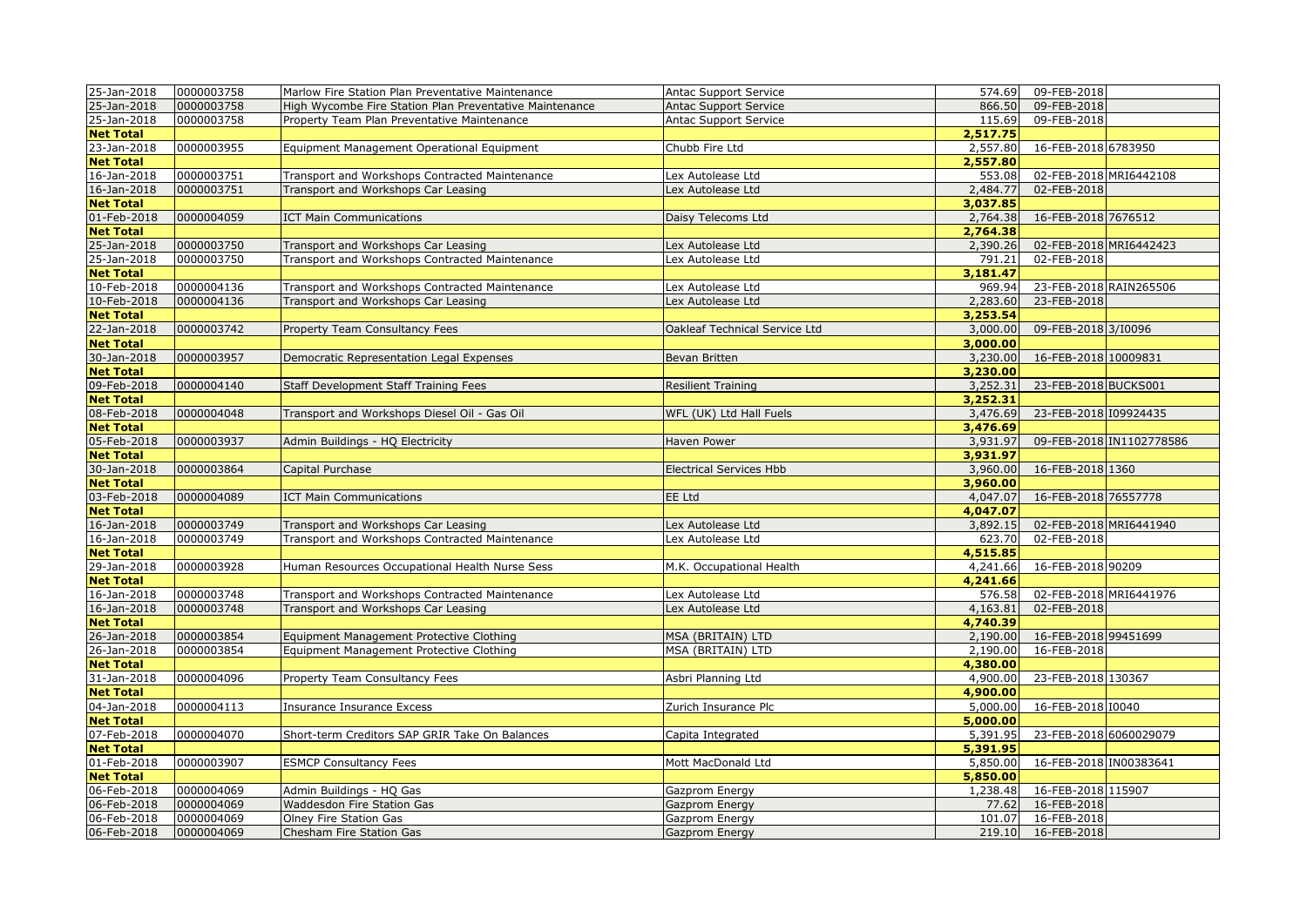| 06-Feb-2018      | 0000004069 | Amersham Fire Station Gas                          | Gazprom Energy                 | 69.38     | 16-FEB-2018            |                           |
|------------------|------------|----------------------------------------------------|--------------------------------|-----------|------------------------|---------------------------|
| 06-Feb-2018      | 0000004069 | Admin Buildings - Haddenham Gas                    | Gazprom Energy                 | 274.58    | 16-FEB-2018            |                           |
| 06-Feb-2018      | 0000004069 | Stokenchurch Fire Station Gas                      | Gazprom Energy                 | 75.83     | 16-FEB-2018            |                           |
| 06-Feb-2018      | 0000004069 | High Wycombe Fire Station Gas                      | Gazprom Energy                 | 636.78    | 16-FEB-2018            |                           |
| 06-Feb-2018      | 0000004069 | Gerrards Cross Fire Station Gas                    | Gazprom Energy                 | 403.80    | 16-FEB-2018            |                           |
| 06-Feb-2018      | 0000004069 | Beaconsfield Fire Station Gas                      | Gazprom Energy                 | 425.69    | 16-FEB-2018            |                           |
| 06-Feb-2018      | 0000004069 | Great Missenden Fire Station Gas                   | Gazprom Energy                 | 111.47    | 16-FEB-2018            |                           |
| 06-Feb-2018      | 0000004069 | Winslow Fire Station Gas                           | Gazprom Energy                 | 76.20     | 16-FEB-2018            |                           |
| 06-Feb-2018      | 0000004069 | Buckingham Fire Station Gas                        | Gazprom Energy                 | 377.68    | 16-FEB-2018            |                           |
| 06-Feb-2018      | 0000004069 | MK West Fire Station Gas                           | Gazprom Energy                 | 761.92    | 16-FEB-2018            |                           |
| 06-Feb-2018      | 0000004069 | Admin Buildings - Marlow Gas                       | Gazprom Energy                 | 507.86    | 16-FEB-2018            |                           |
| 06-Feb-2018      | 0000004069 | Broughton Fire Station Gas                         | Gazprom Energy                 | 309.12    | 16-FEB-2018            |                           |
| 06-Feb-2018      | 0000004069 | Newport Pagnell Fire Station Gas                   | Gazprom Energy                 | 212.98    | 16-FEB-2018            |                           |
| 06-Feb-2018      | 0000004069 | MK West Fire Station Gas                           | Gazprom Energy                 | 664.53    | 16-FEB-2018            |                           |
| <b>Net Total</b> |            |                                                    |                                | 6,544.09  |                        |                           |
| 09-Feb-2018      | 0000004060 | Payroll Control Account Childcare Vouchers         | Sodexo P&MM Ltd Childcare Plus | 6,470.81  | 16-FEB-2018 3402022    |                           |
| <b>Net Total</b> |            |                                                    |                                | 6,470.81  |                        |                           |
| 26-Jan-2018      | 0000003812 | Transport and Workshops Employment Agency Payments | Truckeast Ltd                  | 7,315.00  | 09-FEB-2018 11699463   |                           |
| <b>Net Total</b> |            |                                                    |                                | 7,315.00  |                        |                           |
| 24-Jan-2018      | 0000003926 | Corporate Management External Audit Fees           | Ernst & Young Llp              | 7,845.00  |                        | 09-FEB-2018 GB10100142571 |
| <b>Net Total</b> |            |                                                    |                                | 7,845.00  |                        |                           |
| 16-Jan-2018      | 0000004085 | <b>ESMCP Agency Services</b>                       | <b>ISLE OF WIGHT FIRE</b>      | 7,876.00  | 16-FEB-2018 9465456/1  |                           |
| <b>Net Total</b> |            |                                                    |                                | 7,876.00  |                        |                           |
| 12-Jan-2018      | 0000003727 | Amersham Fire Station Electricity                  | Scottish Hydro Elec (Was Sse)  | 354.06    |                        | 02-FEB-2018 BMKFADEC17    |
| 12-Jan-2018      | 0000003727 | Buckingham Fire Station Electricity                | Scottish Hydro Elec (Was Sse)  | 347.31    | 02-FEB-2018            |                           |
| 12-Jan-2018      | 0000003727 | Buckingham Fire Station Electricity                | Scottish Hydro Elec (Was Sse)  | 872.51    | 02-FEB-2018            |                           |
| 12-Jan-2018      | 0000003727 | Admin Buildings - Unit 7 Electricity               | Scottish Hydro Elec (Was Sse)  | 1,544.12  | 02-FEB-2018            |                           |
| 12-Jan-2018      | 0000003727 | Gerrards Cross Fire Station Electricity            | Scottish Hydro Elec (Was Sse)  | 786.99    | 02-FEB-2018            |                           |
| 12-Jan-2018      | 0000003727 | Beaconsfield Fire Station Electricity              | Scottish Hydro Elec (Was Sse)  | 665.91    | 02-FEB-2018            |                           |
| 12-Jan-2018      | 0000003727 | High Wycombe Fire Station Electricity              | Scottish Hydro Elec (Was Sse)  | 883.65    | 02-FEB-2018            |                           |
| 12-Jan-2018      | 0000003727 | MK West Fire Station Electricity                   | Scottish Hydro Elec (Was Sse)  | 1,000.29  | 02-FEB-2018            |                           |
| 12-Jan-2018      | 0000003727 | MK West Fire Station Electricity                   | Scottish Hydro Elec (Was Sse)  | 796.59    | 02-FEB-2018            |                           |
| 12-Jan-2018      | 0000003727 | Olney Fire Station Electricity                     | Scottish Hydro Elec (Was Sse)  | 335.33    | 02-FEB-2018            |                           |
| 12-Jan-2018      | 0000003727 | Newport Pagnell Fire Station Electricity           | Scottish Hydro Elec (Was Sse)  | 650.17    | 02-FEB-2018            |                           |
| 12-Jan-2018      | 0000003727 | Transport and Workshops Electricity                | Scottish Hydro Elec (Was Sse)  | 213.85    | 02-FEB-2018            |                           |
| 12-Jan-2018      | 0000003727 | Admin Buildings - Marlow Electricity               | Scottish Hydro Elec (Was Sse)  | 859.81    | 02-FEB-2018            |                           |
| 12-Jan-2018      | 0000003727 | Admin Buildings - Haddenham Electricity            | Scottish Hydro Elec (Was Sse)  | 324.06    | 02-FEB-2018            |                           |
| 12-Jan-2018      | 0000003727 | Chesham Fire Station Electricity                   | Scottish Hydro Elec (Was Sse)  | 497.26    | 02-FEB-2018            |                           |
| <b>Net Total</b> |            |                                                    |                                | 10,131.91 |                        |                           |
| 13-Feb-2018      | 0000004102 | Admin Buildings - Marlow Electricity               | Scottish Hydro Elec (Was Sse)  | 863.89    | 16-FEB-2018 BMKFAJAN18 |                           |
| 13-Feb-2018      | 0000004102 | Amersham Fire Station Electricity                  | Scottish Hydro Elec (Was Sse)  | 355.76    | 16-FEB-2018            |                           |
| 13-Feb-2018      | 0000004102 | Transport and Workshops Electricity                | Scottish Hydro Elec (Was Sse)  | 215.30    | 16-FEB-2018            |                           |
| 13-Feb-2018      | 0000004102 | <b>Buckingham Fire Station Electricity</b>         | Scottish Hydro Elec (Was Sse)  | 369.35    | 16-FEB-2018            |                           |
| 13-Feb-2018      | 0000004102 | <b>Buckingham Fire Station Electricity</b>         | Scottish Hydro Elec (Was Sse)  | 938.17    | 16-FEB-2018            |                           |
| 13-Feb-2018      | 0000004102 | Princes Risborough Station Electricity             | Scottish Hydro Elec (Was Sse)  | 220.34    | 16-FEB-2018            |                           |
| 13-Feb-2018      | 0000004102 | Chesham Fire Station Electricity                   | Scottish Hydro Elec (Was Sse)  | 515.47    | 16-FEB-2018            |                           |
| 13-Feb-2018      | 0000004102 | Admin Buildings - Unit 7 Electricity               | Scottish Hydro Elec (Was Sse)  | 1,751.93  | 16-FEB-2018            |                           |
| 13-Feb-2018      | 0000004102 | Great Missenden Fire Station Electricity           | Scottish Hydro Elec (Was Sse)  | 198.64    | 16-FEB-2018            |                           |
| 13-Feb-2018      | 0000004102 | Admin Buildings - Haddenham Electricity            | Scottish Hydro Elec (Was Sse)  | 195.72    | 16-FEB-2018            |                           |
| 13-Feb-2018      | 0000004102 | Gerrards Cross Fire Station Electricity            | Scottish Hydro Elec (Was Sse)  | 897.30    | 16-FEB-2018            |                           |
| 13-Feb-2018      | 0000004102 | Beaconsfield Fire Station Electricity              | Scottish Hydro Elec (Was Sse)  | 606.22    | 16-FEB-2018            |                           |
| 13-Feb-2018      | 0000004102 | High Wycombe Fire Station Electricity              | Scottish Hydro Elec (Was Sse)  | 945.66    | 16-FEB-2018            |                           |
| 13-Feb-2018      | 0000004102 | <b>Brill Fire Station Electricity</b>              | Scottish Hydro Elec (Was Sse)  | 192.94    | 16-FEB-2018            |                           |
| 13-Feb-2018      | 0000004102 | Waddesdon Fire Station Electricity                 | Scottish Hydro Elec (Was Sse)  |           | 709.32 16-FEB-2018     |                           |